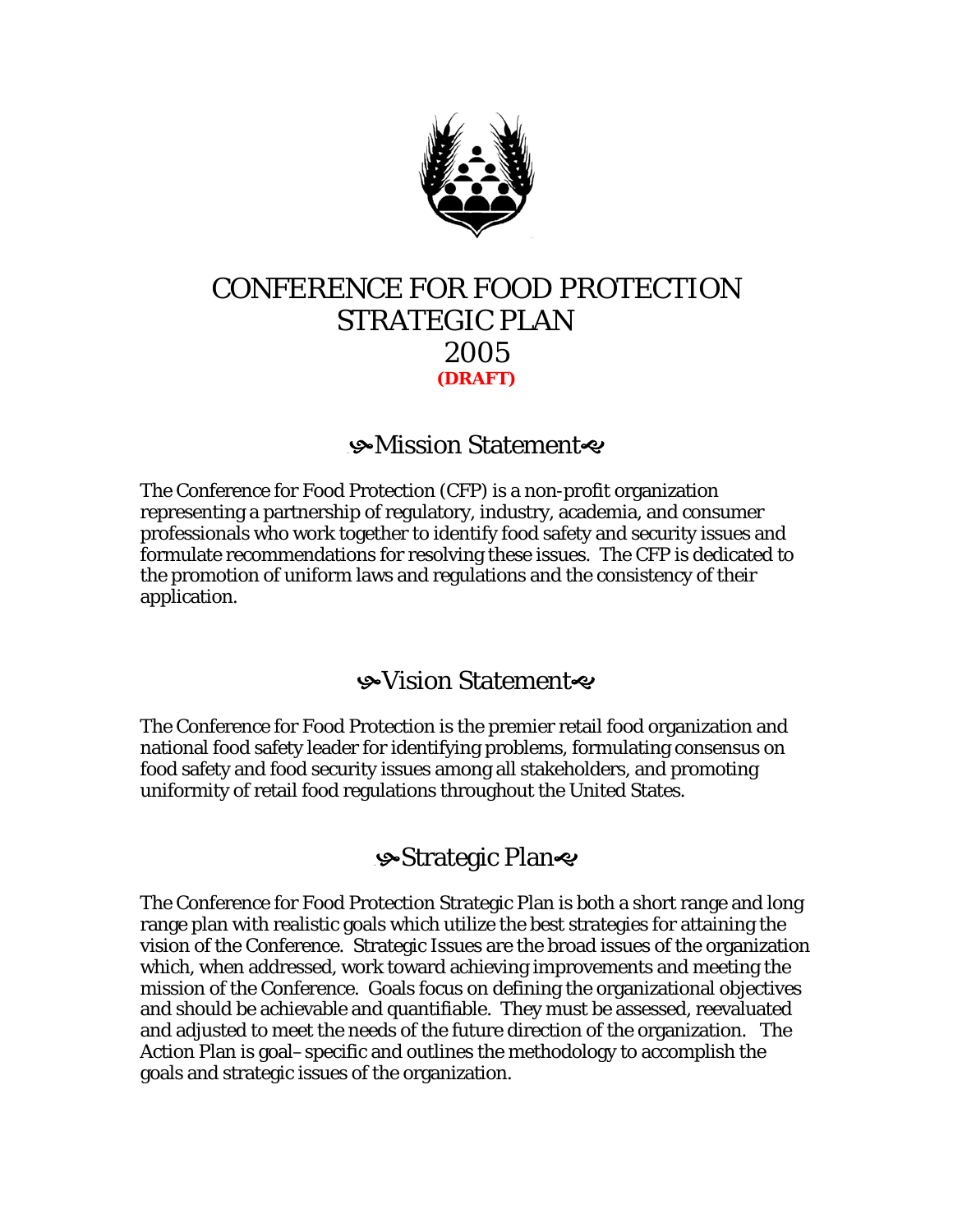**STRATEGIC ISSUE ::** Communication between CFP and it's membership can be enhanced in order to maximize the dissemination of food safety and food security information. The CFP needs to market it's assets and make itself more visible. The CFP produces many documents and models which could be very helpful to state and local agencies as well as the food industry and academia and can be a conduit of information to all stakeholders in the food safety and security community.

**GOAL ::** Increase communication between CFP and all stakeholders which include regulatory, industry, academia and consumer professionals.

### **ACTION PLAN**

Continue to update and enhance the CFP website.

- The site should be user friendly and should allow for continuous communication between the CFP and it's stakeholders as well as the public.
- Consideration should be given to include some of the approved Committee products such as the Outdoor Cooking Guidelines, Plan Review Guidelines, and the retail food inspection form.
- The CFP 2004 Membership survey indicated 89% requested that the FDA Food Code (Food Code) Supplements be posted on the CFP website and that members be notified when they are available.
- The website should include links to FDA, USDA, CDC as well as other appropriate food safety sites.
- The site should include timely updates to CFP reports and documents.

Establish a working liaison with governmental agencies, industry, academic institutions, consumer groups, state food safety associations and other entities interested in food safety.

- Develop a comprehensive "CFP Presentation Packet" to include a PowerPoint program with talking points, brochures and other relevant material for use by current members in state, national, and regional forums.
- Use these venues to promote sound, uniform procedures sanctioned by CFP such as the adoption of the Food Code and support for the CFP Standards for Accreditation of Food Protection Manager Certification Programs.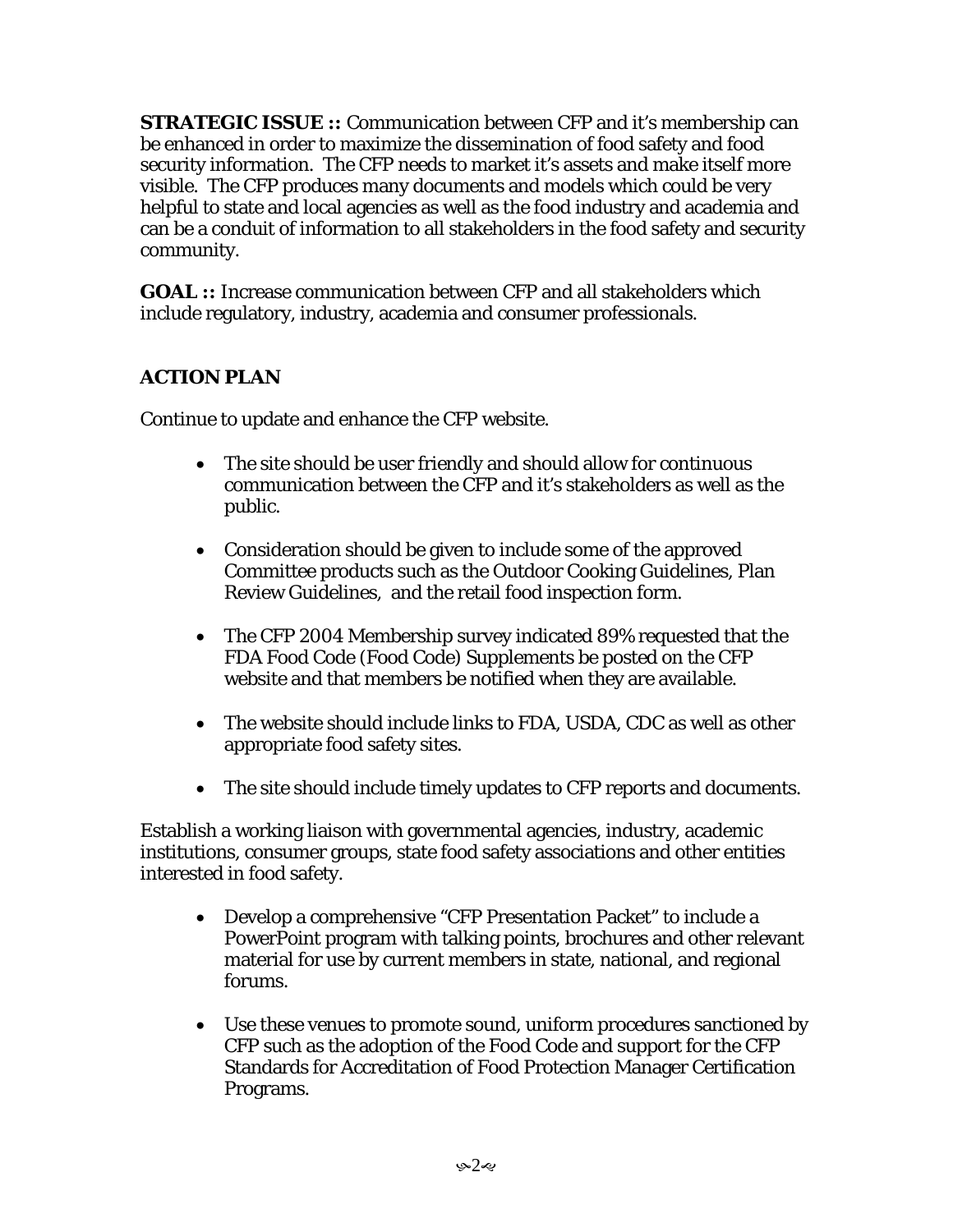Consider other methods of communication such as a quarterly or semiannual Newsletter.

Improve communication with CFP members on an ongoing basis by expanding the use of electronic messages. Information such as updates on committee work, notification of regional CFP meetings, publication dates of Food Code supplements and other activities should be communicated.

Update the Conference brochure as necessary.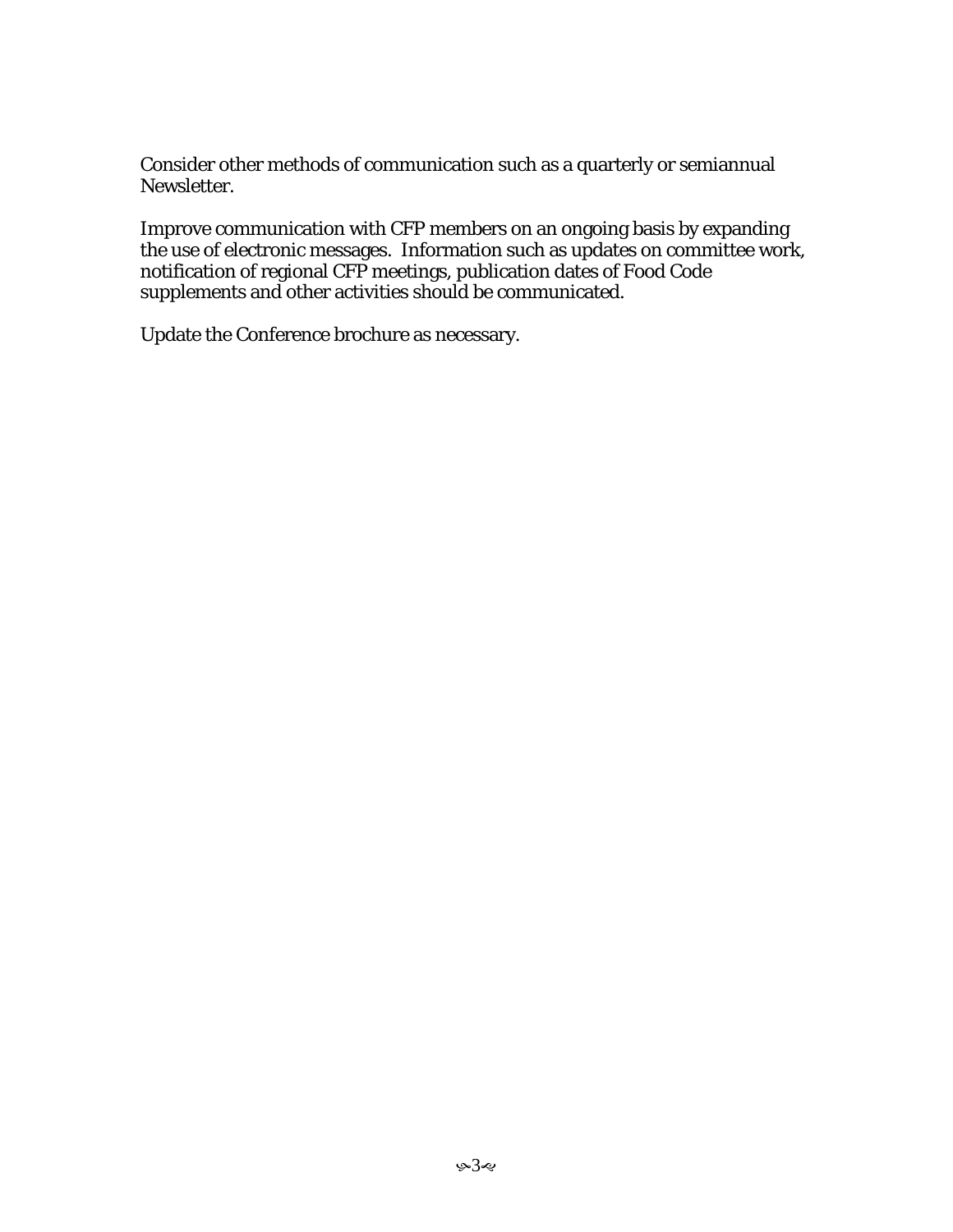**STRATEGIC ISSUE ::** As stated in the CFP Constitution and By-Laws, "One of the Conference's primary purposes should be to promote the formulation and use of uniform model laws and regulations among all government agencies to ensure uniform interpretations and implementation and to eliminate duplication of services." Since many of the early Food Code issues problematic to the regulatory agencies and the industry have been resolved, the Conference should now promote uniformity at the state and local levels.

**GOAL ::** Take an active role in promotion and adoption of the Food Code at the state and local levels and encourage and support uniform application in the field.

#### **ACTION PLAN**

Establish a regional approach to promote uniform adoption and application of the Food Code in areas where it is lacking. The approach should include a mechanism whereby specific states would be encouraged to promote adoption of the Food Code by local jurisdictions within their state. Primary efforts could be expended during the two years between Conference meetings.

Distribute interpretative clarifications of Food Code provisions as recommended in the Membership Survey. This may be facilitated by a cooperative agreement between the CFP and the FDA and may be accomplished by use of the CFP website or other means.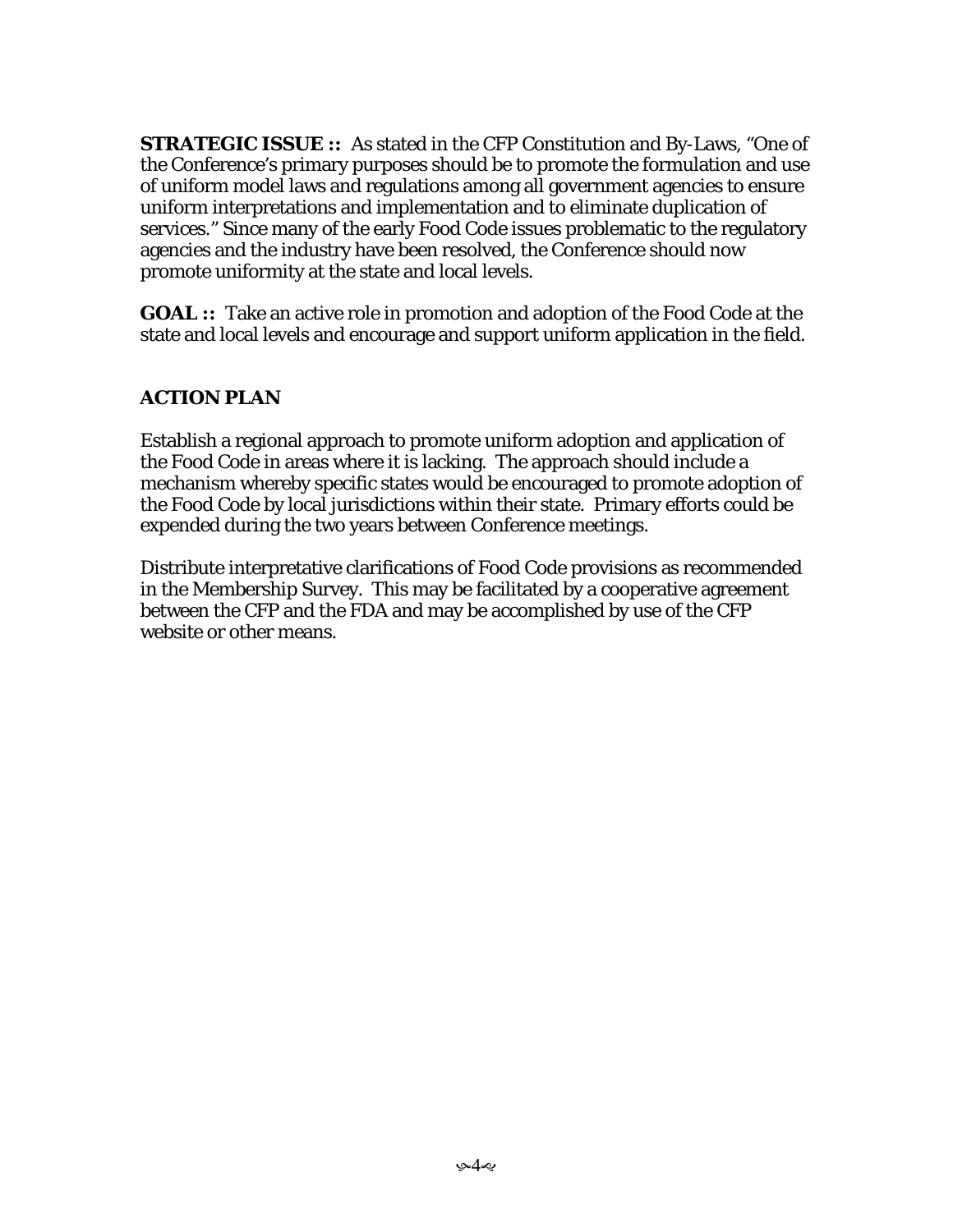**STRATEGIC ISSUE** :: There are ever-increasing concerns in all segments of the food industry and the regulatory community about food security. The CFP has historically been concerned primarily with food safety issues, however the majority of respondents to the CFP 2004 Membership survey agreed that the scope of CFP should be expanded to include food security issues.

**GOAL ::** Expand the scope of the CFP to include food security issues.

### **ACTION PLAN**

Integrate food security into the Conference's structure by including food security issues in the responsibilities of all Councils as appropriate.

Work through the state Food Safety Task Forces to focus on food security at the retail level by encouraging State Delegates to work with these Task Forces toward unifying the approach to food security at the federal, state, and local levels.

Assure that the emphasis on food security is reflected in Conference materials such as brochures and the website.